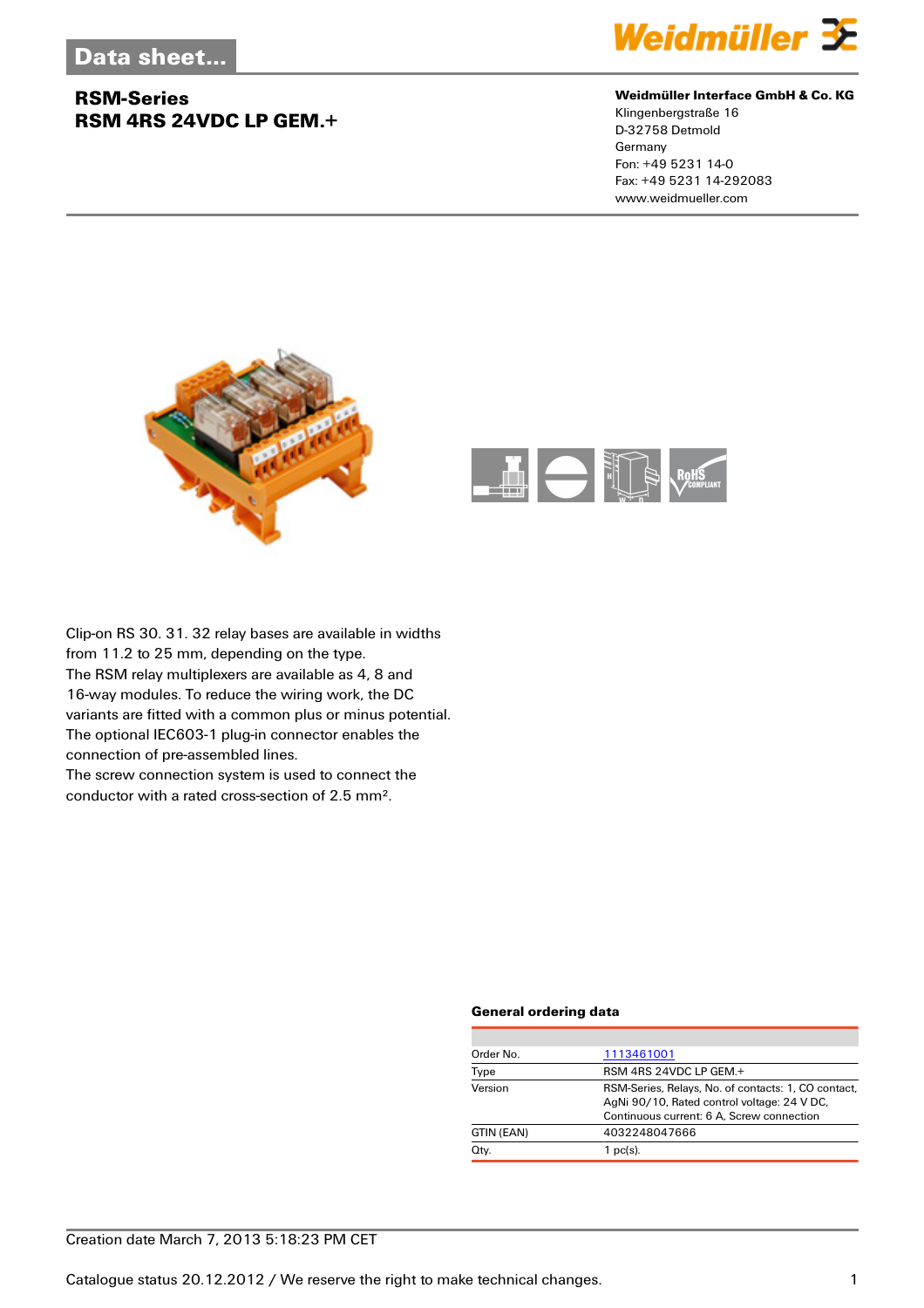## **RSM-Series RSM 4RS 24VDC LP GEM.+**

# **Technical data**

**Ratings**



#### **Weidmüller Interface GmbH & Co. KG**

Klingenbergstraße 16 D-32758 Detmold Germany Fon: +49 5231 14-0 Fax: +49 5231 14-292083

| Conductor connection system                              | Humidity                   |                                                            | 40 °C / 93 % rel. humidity,       |
|----------------------------------------------------------|----------------------------|------------------------------------------------------------|-----------------------------------|
|                                                          | Screw connection           |                                                            | no condensation                   |
| Wire cross-section, solid, max.                          | $2.5$ mm <sup>2</sup>      |                                                            |                                   |
| <b>Dimensions and weights</b>                            |                            |                                                            |                                   |
|                                                          |                            |                                                            |                                   |
| Width                                                    | 75 mm                      | Height                                                     | 87 mm                             |
| Depth                                                    | 76 mm                      | Net weight                                                 | 185 g                             |
| <b>Temperatures</b>                                      |                            |                                                            |                                   |
| Operating temperature                                    | $-25$ °C+50 °C             | Storage temperature                                        | -40 °C+60 °C                      |
| <b>Connection data</b>                                   |                            |                                                            |                                   |
|                                                          |                            |                                                            |                                   |
| Clamping range, rated connection                         | $2.5 \text{ mm}^2$         | Clamping range, rated connection, min. 0.5 mm <sup>2</sup> |                                   |
| Clamping range, rated connection, max. 4 mm <sup>2</sup> |                            | Stripping length, rated connection                         | 8 mm                              |
| Wire connection cross section, finely<br>stranded, max.  | $2.5$ mm <sup>2</sup>      |                                                            |                                   |
| Input                                                    |                            |                                                            |                                   |
|                                                          |                            |                                                            |                                   |
| Rated control voltage                                    | 24 V DC                    | Rated current DC                                           | 6 A                               |
| Power rating<br>Status indicator                         | 0.75 W                     | Pull-in / drop-out current, AC coil                        | 23 mA / 2 mA                      |
|                                                          | LED yellow                 |                                                            |                                   |
| <b>Output</b>                                            |                            |                                                            |                                   |
|                                                          |                            |                                                            |                                   |
| Max. switching voltage, AC                               | 250 V                      | Continuous current                                         | 6 A<br>2000 VA                    |
| making current                                           | 8 A<br>$< 8$ ms            | Max. switching power                                       | < 7 ms                            |
| Switch-on delay<br>Duration of Bounce                    | $\leq$ 3 ms                | Switch-off delay                                           |                                   |
| Max. switching frequency at rated load                   | $0.1$ Hz                   | Min. switching power<br>250 mW                             |                                   |
|                                                          |                            |                                                            |                                   |
| <b>Contact specifications</b>                            |                            |                                                            |                                   |
| No. of contacts                                          | 1                          | Contact design                                             | CO contact                        |
| Contact material                                         | AgNi 90/10                 | Mechanical service life                                    | $30 \times 10^6$ switching cycles |
| Electrical service life of AC coil                       | $> 7x103$ Switching cycles | Electrical service life, DC coil                           | $> 5x105$ switching cycles        |
| <b>Insulation coordination</b>                           |                            |                                                            |                                   |
|                                                          |                            |                                                            |                                   |
| Rated voltage                                            |                            | Clearance and creepage distances for                       |                                   |
|                                                          | 250V                       | control side - load side                                   | $> 3$ mm                          |
| Impulse withstand voltage                                | 4 kV                       | Protection degree                                          | <b>IP 20</b>                      |
| Pollution severity                                       | $\overline{2}$             | Surge voltage category                                     | Ш                                 |
| <b>Other technical data</b>                              |                            |                                                            |                                   |
|                                                          |                            |                                                            |                                   |
| Version                                                  | Relay coupler              | Status indicator                                           | LED yellow                        |
| Free-wheel diode                                         | Yes                        | Reverse polarity protection                                | Available                         |

### Creation date March 7, 2013 5:18:23 PM CET